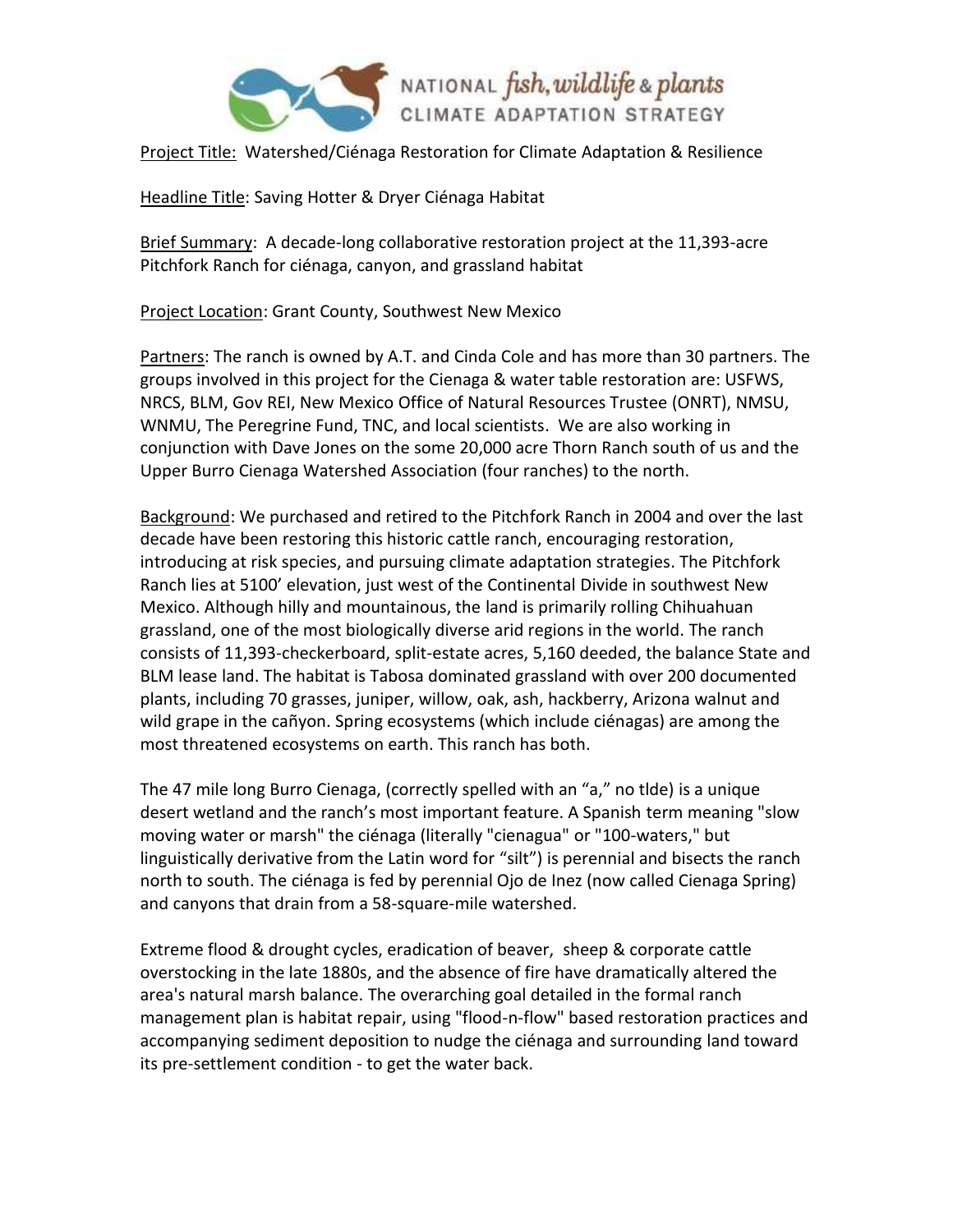

## NATIONAL fish, wildlife & plants

Existing wildlife include mule deer, pronghorn, peccary, skunk, raccoon, coati, fox, badger, rock squirrel, 12 species of rodent, mountain lion, black bear, elk and over 140 bird species (65% of those of Continental importance). The endangered Aplomado falcon, Gila topminnow, Chirichahua leopard frog, and candidate species Wright's Marsh Thistle have been reintroduced; the *Eurphorbia rayturni*, previously unknown to science, was found here and is currently proposed for Red Listing.

The ranch received the American Fisheries Society, Arizona/New Mexico Chapter Conservationist of the Year Award for 2013.

Project Goals: [1] Raise the ciénaga bed above the 1 to 2 feet gained thus far, continue capturing more than the 29,000 tons of sediment retained thus far, [2] further raise the water table above the 11-inches measured by 9 piezometers two years ago and water holding on the ranch, [3] further expand the riparian zone for wildlife that will struggle under the new normal of human-caused climate change, [4] preserve the flyway, migration corridor and only live water 35-miles in any direction, [5] continue monitoring species range expansion (we already have northern most sightings of a moth, bird and mouse) [6] continue measuring lessened annual rain fall (under 8" in 12" norm, 3-years running), keep tabs on the fewer number of ciénaga flows (7 to 4 is normal, only 1 brief flow in 2013) and increased temperature (not yet calculated), [7] expand information distribution to six active cattle ranching neighbors, [8] continue monitoring juniper deaths (10% die-off), [9] demonstrate benefits and efficacy of "Hinge-Felling" in restoring water flow

Strategy Goals Implemented: Goal 1: Conserve and Connect Habitat, Goal 4: Support Adaptive Management, Goal 6: Increase Awarenes & Motivate Action, Goal 7: Reduce non-climate stressors.

Climate Impacts Addressed: reduced rainfall and groundwater table, infrequent ciénaga flows, increased temperature; species range expansion, plant deaths, habitat damage from increased storms

Status of Project Implementation: Ongoing installation of over 200 grade control structures as captured more than 30,000 tons of sediment, helping the ciénaga reclaim itself and reconnect surface and groundwater. Project is ongoing and began 9-years ago, 9-years of 33 same-location photo monitoring has been completed, and 7-years of piezometer data has been collected

Project Outcomes: Installed 200+ grade control structures, raised ciénaga bed 1 to 2 feet throughout the 8.6-mile reach, captured 29,000 tons of suspended sediment, raised ciénaga surface water over 13-inches, extended ciénaga reach down channel and **shortened dry period at lower wetted reach**